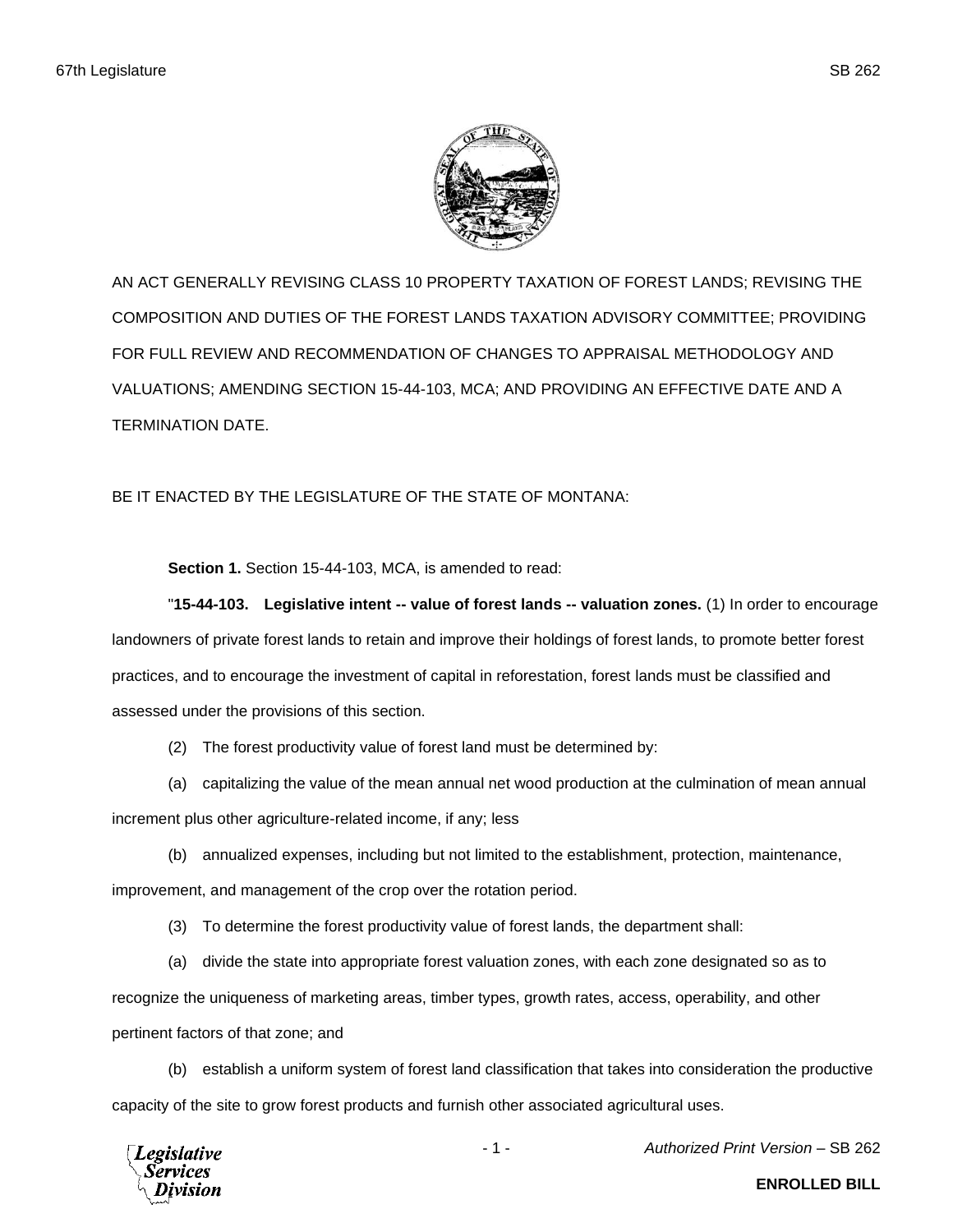- (4) In computing the forest land productivity valuation for each forest valuation zone, the department shall determine the productive capacity value of all forest lands in each forest valuation zone using the formula  $V = I/R$ , where:
	- (a) V is the per-acre forest productivity value of the forest land;

(b) I is the per-acre net income of forest lands in each valuation zone and is determined by the department using the formula  $I = (M \times SV) + AI - C$ , where:

(i) I is the per-acre net income;

- (ii) M is the mean annual net wood production;
- (iii) SV is the stumpage value;
- (iv) AI is the per-acre agriculture-related income; and
- (v) C is the per-unit cost of the forest product and agricultural product produced, if any; and
- (c) R is the capitalization rate determined by the department as provided in subsection (6).
- (5) Net income must:

(a) be calculated for each year of a base period, which is the most recent 10-year period for which data is available prior to the date the revaluation cycle ends. Data referred to in subsection (4)(b) must be averaged.

(b) be based on a rolling average of stumpage value of timber harvested within the forest valuation zone and on the associated production cost data for the base period from sources considered appropriate by the department; and

(c) include agriculture-related net income for the same time period as the period used to determine average stumpage values.

(6) The capitalization rate must be calculated for each year of the base period and is the average capitalization rate determined by the department after consultation with the forest lands taxation advisory committee, plus the effective tax rate. The capitalization rate must be adopted by rule. However, the capitalization rate for each year of the base period for tax years 2015 through 2020 may not be less than 8%.

(7) The effective tax rate must be calculated for each year of the base period by dividing the total estimated tax due on forest lands subject to the provisions of this section by the total forest value of those lands.



**ENROLLED BILL**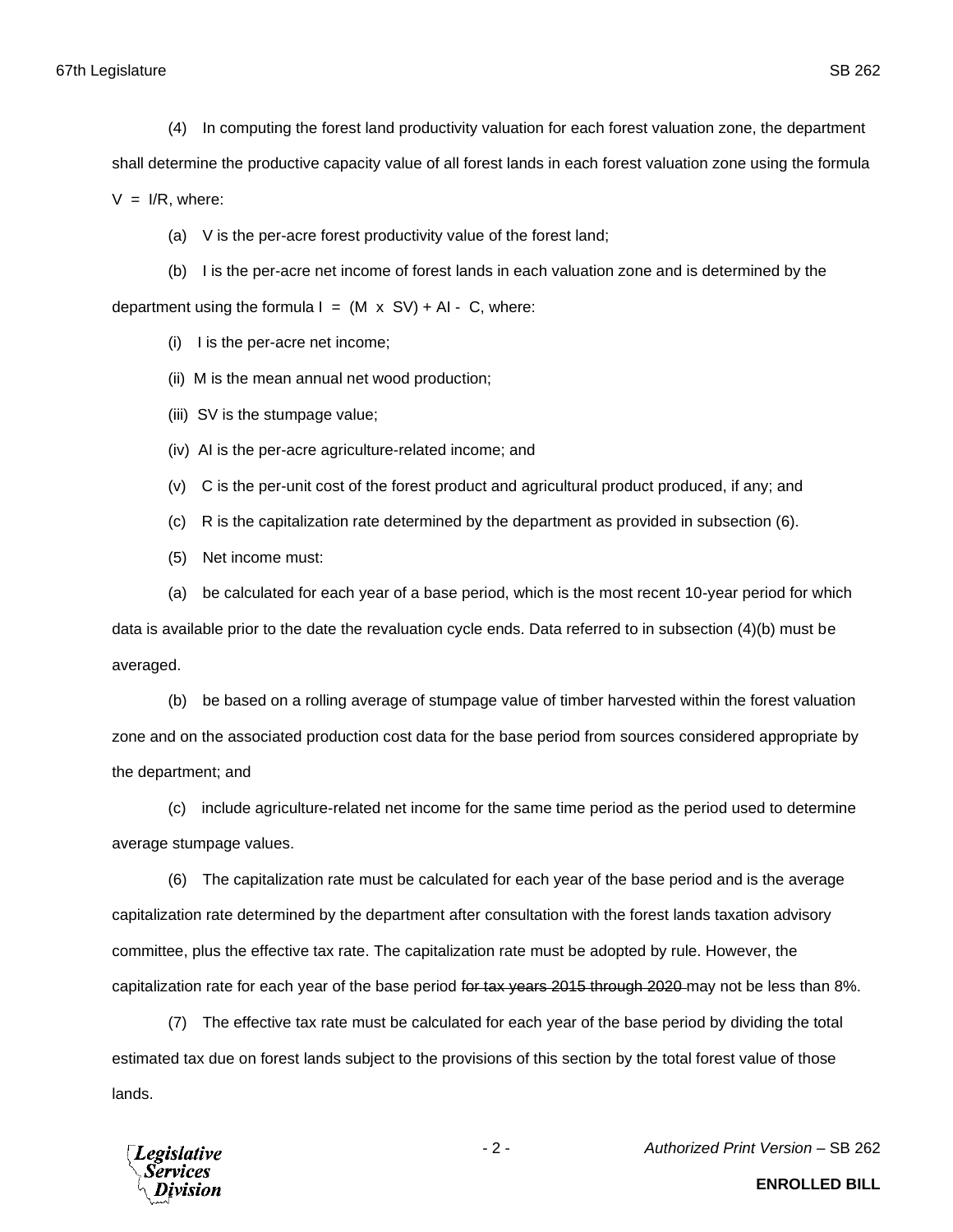(8) For the purposes of this section, if forest service sales are used in the determination of stumpage values, the department shall take into account purchaser road credits.

(9) In determining the forest productivity value of forest lands and in computing the forest land valuation, the department shall use information and data provided by the university of Montana-Missoula.

(10) (a) There is a forest lands taxation advisory committee consisting of:

(i) four members with expertise in forest matters, one appointed by the majority leader of the senate, one by the minority leader of the senate, one by the majority leader of the house of representatives, and one by the minority leader of the house of representatives; and

(ii) three five members appointed by the governor, one who is an two who are industrial forest landowner landowners, one who is a two who are nonindustrial forest landowner landowners, and one who is a county commissioner.

(b) The committee must be appointed and convened no later than July 1 of the year that is 2 years prior to the first year of each reappraisal cycle. The terms of the members expire on June 30 of the first year of each reappraisal cycle.

(c) The advisory committee shall:

(i) review data required by subsections  $(2)$  through  $(6)$ ,  $(8)$ , and  $(9)$ , including data on productivity value, stumpage value, wood production, capitalization rate, net income, and agriculture-related income;

(ii) recommend to the department any adjustments to data if required by changes in government forest land programs, market conditions, or prevailing forest lands practices;

(iii) recommend appropriate base periods and averaging methods to the department;

(iv) verify for each forest valuation zone and forest land classification and subclassification under subsection (3) that the income determined in subsection (5) reasonably approximates that which the average Montana forest landowner could have attained; and

(v) recommend forest land valuation techniques to the department; and

(vi) report biennially on committee activity, in accordance with 5-11-210, to the revenue interim committee provided for in 5-5-227.

(11) The members of the forest lands taxation advisory committee must be appointed and convened no later than July 15, 2021, for the specific purpose of reviewing appraisal methodology with the department.



- 3 - *Authorized Print Version* – SB 262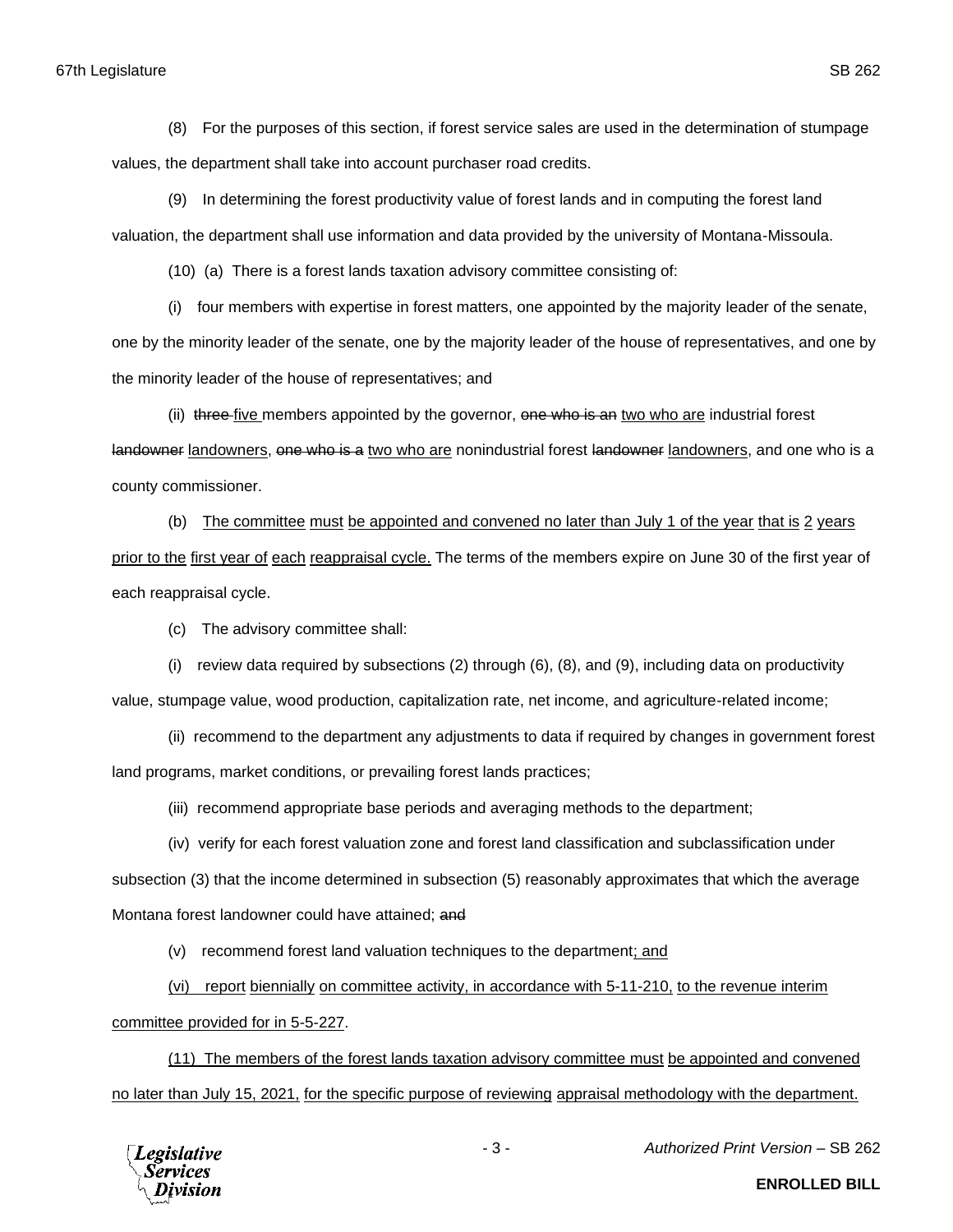For the period of July 1, 2021, through December 31, 2022, the committee shall work with the department to: fulfill the requirements of the committee as outlined in subsection (10)(c) and bring forward updates to the revenue interim committee and any recommended changes to the 2023 legislature. If the committee does not meet, the department or the committee shall inform the revenue interim committee."

**Section 2. Effective date.** [This act] is effective July 1, 2021.

**Section 3. Termination.** [Section 1(11)] terminates June 30, 2023.

- END -

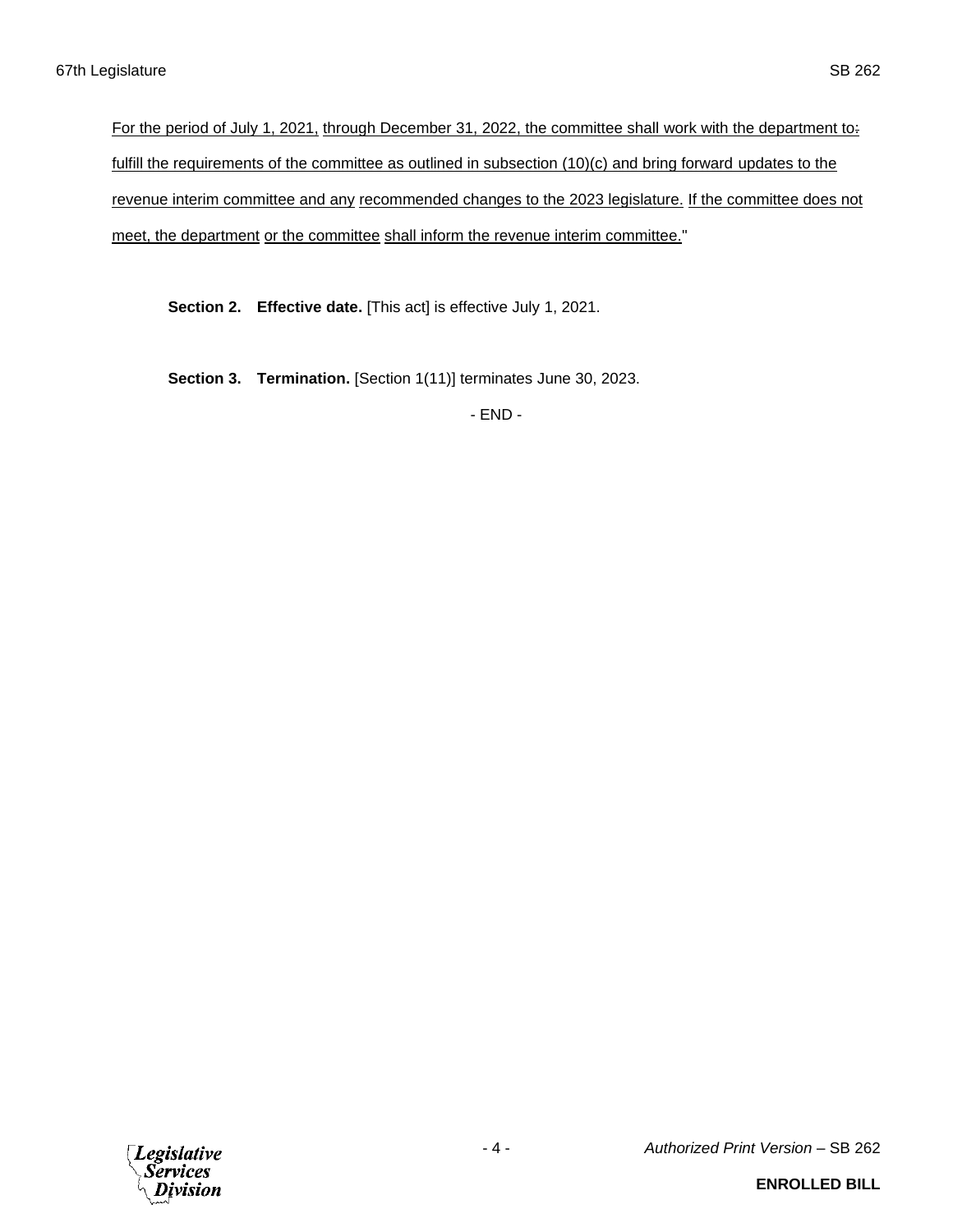I hereby certify that the within bill,

SB 262, originated in the Senate.

Secretary of the Senate

President of the Senate

| Signed this | uav    |
|-------------|--------|
|             | 111'11 |
| $\Omega$    |        |

\_\_\_\_\_\_\_\_\_\_\_\_\_\_\_\_\_\_\_\_\_\_\_\_\_\_\_\_\_\_\_\_\_\_\_\_\_\_\_\_\_\_\_

\_\_\_\_\_\_\_\_\_\_\_\_\_\_\_\_\_\_\_\_\_\_\_\_\_\_\_\_\_\_\_\_\_\_\_\_\_\_\_\_\_\_\_

Speaker of the House

| Sianed this |  |
|-------------|--|
| $\sim$      |  |

\_\_\_\_\_\_\_\_\_\_\_\_\_\_\_\_\_\_\_\_\_\_\_\_\_\_\_\_\_\_\_\_\_\_\_\_\_\_\_\_\_\_\_